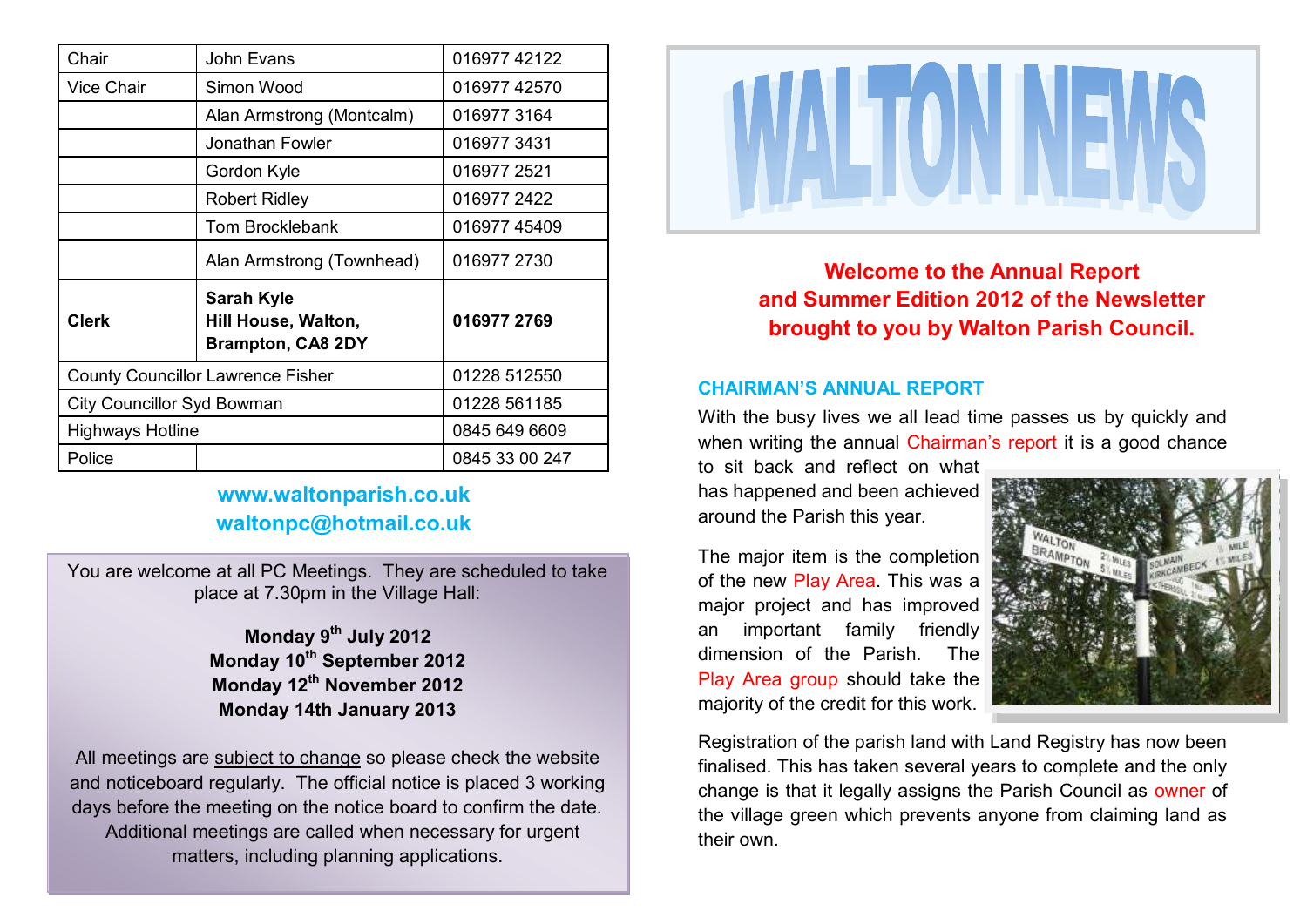Other items we have completed this year include the map board opposite the Centurion and the restoration of the fingerposts around the parish. Thanks go to County Councillor Lawrence Fisher and City Councillor Sid Bowman for their support financially in helping us achieve these.

It is also a good time to reflect on the contribution the Councillors give. This is all voluntary and largely unrecognised. Thanks go out to the Councillors and also the Clerk for all their hard work which makes my life so much easier. *John Evans*

# **PARISH COUNCIL ACCOUNTS**

For the first time ever we are publishing for you a summary of our accounts for the year. These can be seen on the next page. This is part of our efforts to communicate with you better and be more transparent. You will notice the Council made a small **loss** this year of £359. Due to our spending plans being greater than our expected income we expect the loss we make in the forthcoming year to be much greater and will bring our reserves—the amount we hold in our bank accounts in case of emergencies and unplanned spending—to the lowest level they have been since 1997. We will need to take our planned spending and the level of savings we have into account when we set our next precept in November. If you have any queries on these accounts please do not hesitate to contact the Clerk who will be able to explain them.

### **LAND REGISTRATION OF VILLAGE GREEN**

A definitive **map** of the PC owned Village Green is now available. We have put a copy of the map up on the website so it is available to view.

### **HEARTSTART COURSE**

Following the last newsletter, we can report twelve people attended a Heart Start course in the Village Hall on Wednesday 9th May. Many thanks to **Brian Hogg** for kindly paying for the hall hire .

# **VILLAGE HALL KITCHEN COMPETITION**

As you may remember at the start of the year we entered a competition to win a new kitchen for the village hall. The emphasis on the competition was the public response to the requirement for a new kitchen. Walton Village Hall got into the final three of the competition where the eventual winner was decided by Border Kitchens after a visit to the Hall. Unfortunately Walton were not successful on this occasion.

We would like to thank everyone who supported the Village Hall in this competition.

### **DOG FOULING**

We are receiving increasing numbers of complaints about dog fouling on the Village Green. Please do respect others when walking your dog. We also believe that some of the fouling may be taking place when some clever four-legged friends manage to escape and go for a wander themselves so please do ensure your dog cannot get out unsupervised. If you know of a dog owner that is not collecting the waste you can report them anonymously to the City Council on 01228 817474.

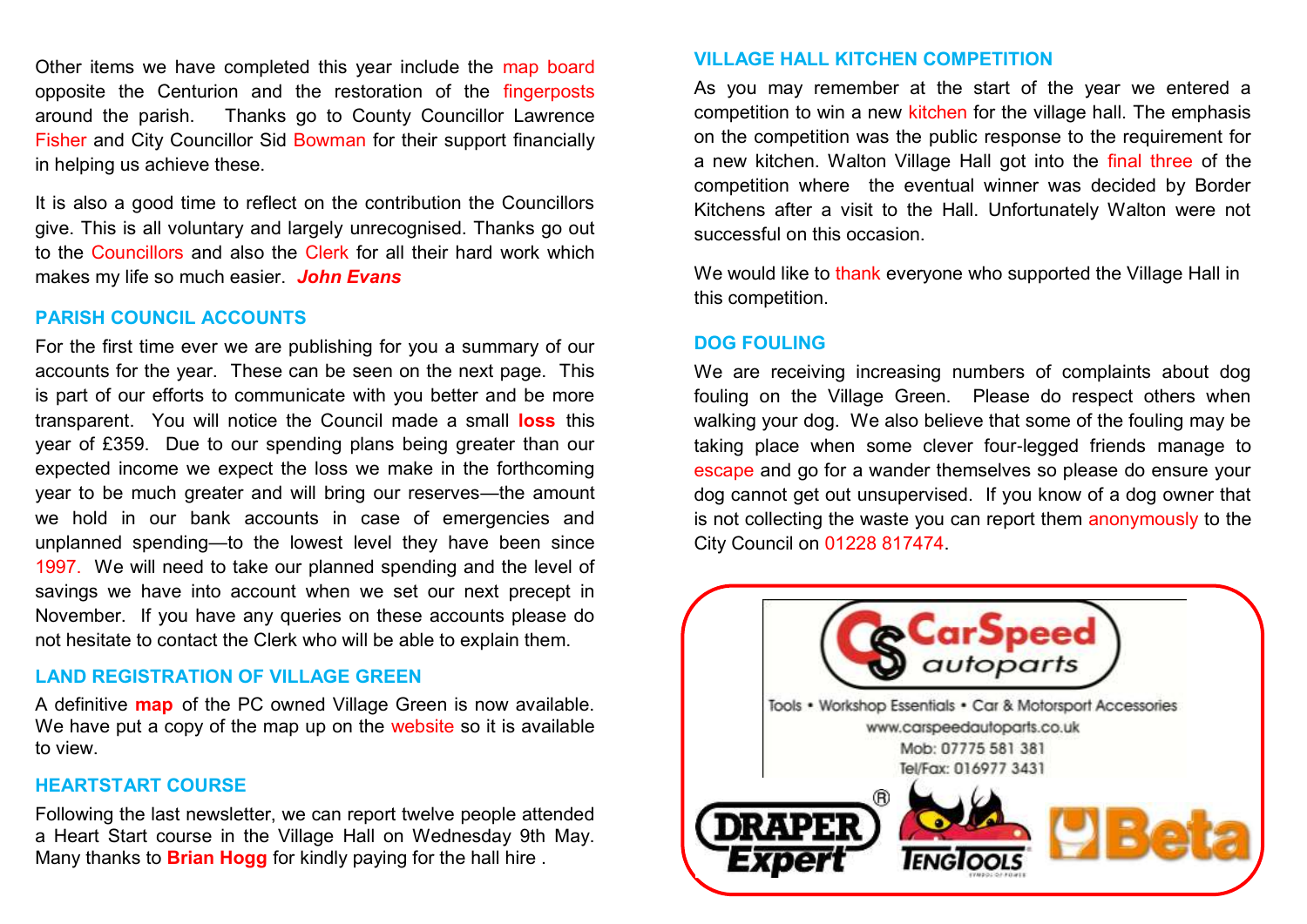# **NEWSLETTER**

If you would prefer to receive an **emailed** notification of publication of this newsletter and link to the **website** please email us with your address at waltonpc@hotmail.co.uk.

#### **ADVERTS**

We are able to accept **advertisements** in this newsletter at low cost, please contact the Clerk for further information.

### **COMMUNITY LED PLAN**

Delivered with this newsletter is a questionnaire. Please do take the time to complete this as it is vital in helping us create a Community Led Plan (or parish plan) that will see us into 2017 and beyond. The Parish Council rely on the Plan to enable us to set spending priorities and focus our decisions on where you want us to—so by letting us know your views we can ensure we are working for you.

If you have any queries on the Community Led Plan you can talk to a member of the voluntary Steering Group, They are:

- John Evans (016977 42122)
- ◆ Tom Brocklebank (016977 45409)
- Sarah Kyle (016977 2769)

Members of the Steering Group will be available to talk to you on Saturday 16th June in the Village Hall between 11am and 2pm. Please ensure you have your questionnaire returned before this date too!

#### **CAR PARK**

Consultation regarding the proposed car park is included in the Community Led Plan Questionnaire and efforts to begin the very lengthy legal process needed to even think about building a car park are on hold until after your views have been established. Please ensure you let us know what you think about this.

| 2010/11        |                                                                  | 2011/12 |
|----------------|------------------------------------------------------------------|---------|
| <u>Income</u>  |                                                                  |         |
| £4565          | Precept                                                          | £4725   |
| £889           | Donations & Grants                                               | £6716   |
| £91            | <b>Wayleave (Electricity Sub stations)</b>                       | £94     |
| £200           | Recycling                                                        | £180    |
| £131           | Training & Advertising Income                                    | £110    |
| £309           | VAT reclaimed                                                    | £1141   |
| £2             | <b>Bank Interest</b>                                             | £4      |
| Expenditure    |                                                                  |         |
| £1254          | Admin (incl. subscriptions/Insurances)/<br>training & equipment) | £761    |
| £1261          | Salary & Expenses (including postages)                           | £1823   |
| £1647          | Maintenance                                                      | £1800   |
| £135           | <b>Audit/Legal Costs</b>                                         | £180    |
| £1199          | Play Area Money return of funds to Group                         |         |
| £309           | <b>VAT</b> incurred                                              | £1141   |
| £1325          | Donations/Grants                                                 | £1833   |
| <b>Summary</b> |                                                                  |         |
| £9532          | <b>Balance Brought Forward</b>                                   | £8581   |
| £6186          | Add receipts                                                     | £12,969 |
| £7137          | Less payments                                                    | £13,328 |
| £8581          | <b>Balance at 31 March 2012</b>                                  | £8222   |

Please note the above figures do not include any monies received or paid out for the play area refurbishment as this money did not belong to the Parish Council.